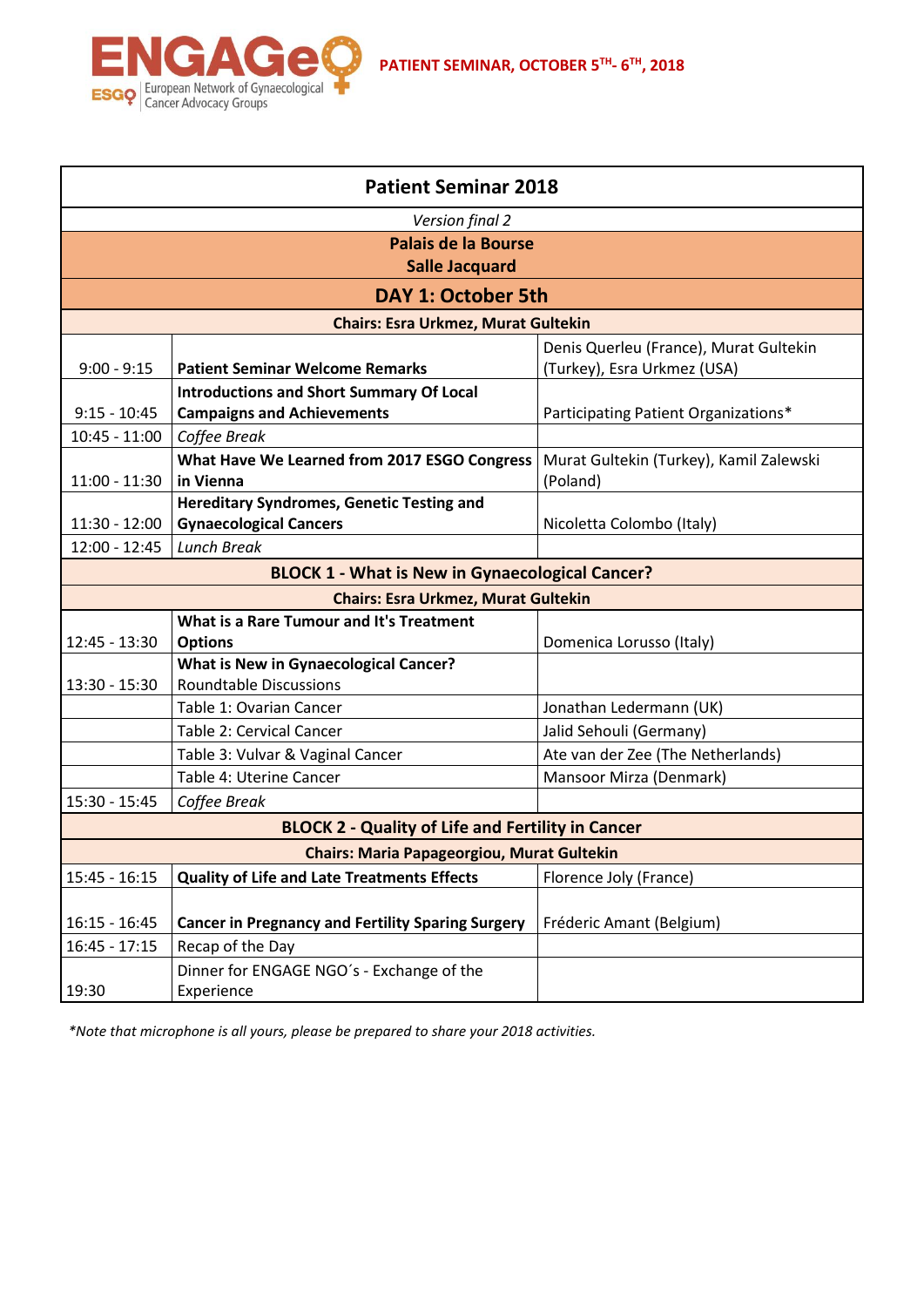

| <b>Patient Seminar 2018</b>                                                                                                                 |                                                      |                                             |  |  |               |                       |                   |
|---------------------------------------------------------------------------------------------------------------------------------------------|------------------------------------------------------|---------------------------------------------|--|--|---------------|-----------------------|-------------------|
| <b>DAY 2: October 6th</b><br>BLOCK 3 - How to collaborate with other networks and make a poster<br><b>Chairs: Simona Ene, Dina Kurdiani</b> |                                                      |                                             |  |  |               |                       |                   |
|                                                                                                                                             |                                                      |                                             |  |  |               |                       |                   |
|                                                                                                                                             |                                                      |                                             |  |  | $8:00 - 8:10$ | <b>What is ENGAGe</b> | Esra Urkmez (USA) |
| $8:10 - 8:20$                                                                                                                               | <b>What is ENYGO</b>                                 | Kamil Zalewski (Poland)                     |  |  |               |                       |                   |
| $8:20 - 8:30$                                                                                                                               | <b>What is ENGOT</b>                                 | Antonio Gonzalez (Spain)                    |  |  |               |                       |                   |
| $8:30 - 8:50$                                                                                                                               | How to Make a Patient Organization Poster            | Karina Dahl Steffensen (Denmark)            |  |  |               |                       |                   |
| $8:50 - 9:10$                                                                                                                               | How to Search in PubMed and ESGO Journal             | Dina Kurdiani (Georgia)                     |  |  |               |                       |                   |
| $9:10 - 9:30$                                                                                                                               | <b>Discussion</b>                                    |                                             |  |  |               |                       |                   |
| $9:30 - 9:45$                                                                                                                               | Coffee Break                                         |                                             |  |  |               |                       |                   |
|                                                                                                                                             | <b>Awareness Campaign - Cervical and Ovarian</b>     |                                             |  |  |               |                       |                   |
| $9:45 - 10:15$                                                                                                                              | Cancer                                               | Birthe Lemley (Denmark), Icó Tóth (Hungary) |  |  |               |                       |                   |
|                                                                                                                                             | <b>Best Practices from ENGAGe Members - "How to"</b> |                                             |  |  |               |                       |                   |
| $10:15 - 12:15$                                                                                                                             | <b>Roundtable Discussions</b>                        |                                             |  |  |               |                       |                   |
|                                                                                                                                             | Table 1: Prevention/Early Detection, Education       | Ross Little (UK), Linda Snoep (The          |  |  |               |                       |                   |
|                                                                                                                                             | materials                                            | Netherlands)                                |  |  |               |                       |                   |
|                                                                                                                                             | Table 2: Fundraising, Grant Submissions,             |                                             |  |  |               |                       |                   |
|                                                                                                                                             | <b>Communication with Sponsors</b>                   | Esra Urkmez (USA)                           |  |  |               |                       |                   |
|                                                                                                                                             | <b>Table 3: Clinical Trials</b>                      | <b>Birthe Lemley (Denmark)</b>              |  |  |               |                       |                   |
|                                                                                                                                             | Table 4: Palliative Care                             | Charo Hierro (Spain)                        |  |  |               |                       |                   |
| $12:15 - 12:45$                                                                                                                             | Lunch                                                |                                             |  |  |               |                       |                   |
|                                                                                                                                             |                                                      |                                             |  |  |               |                       |                   |
| $12:45 - 13:45$                                                                                                                             | <b>ENGAGe General Assembly</b>                       | For members only                            |  |  |               |                       |                   |
|                                                                                                                                             | - Ideas for Greece Patient Seminar 2019              | Maria Papageorgiou (Greece)                 |  |  |               |                       |                   |
|                                                                                                                                             |                                                      | Esra Urkmez (USA), Eva Streglova (ENGAGe    |  |  |               |                       |                   |
|                                                                                                                                             | - ENGAGe Products                                    | Office)                                     |  |  |               |                       |                   |
|                                                                                                                                             | - Feedback from Members                              |                                             |  |  |               |                       |                   |
| 14:00                                                                                                                                       | End of the Meeting                                   |                                             |  |  |               |                       |                   |
|                                                                                                                                             |                                                      |                                             |  |  |               |                       |                   |
|                                                                                                                                             |                                                      |                                             |  |  |               |                       |                   |

| $14:30 - 17:00$ EEG meeting | only EEG members attending |
|-----------------------------|----------------------------|
|                             |                            |